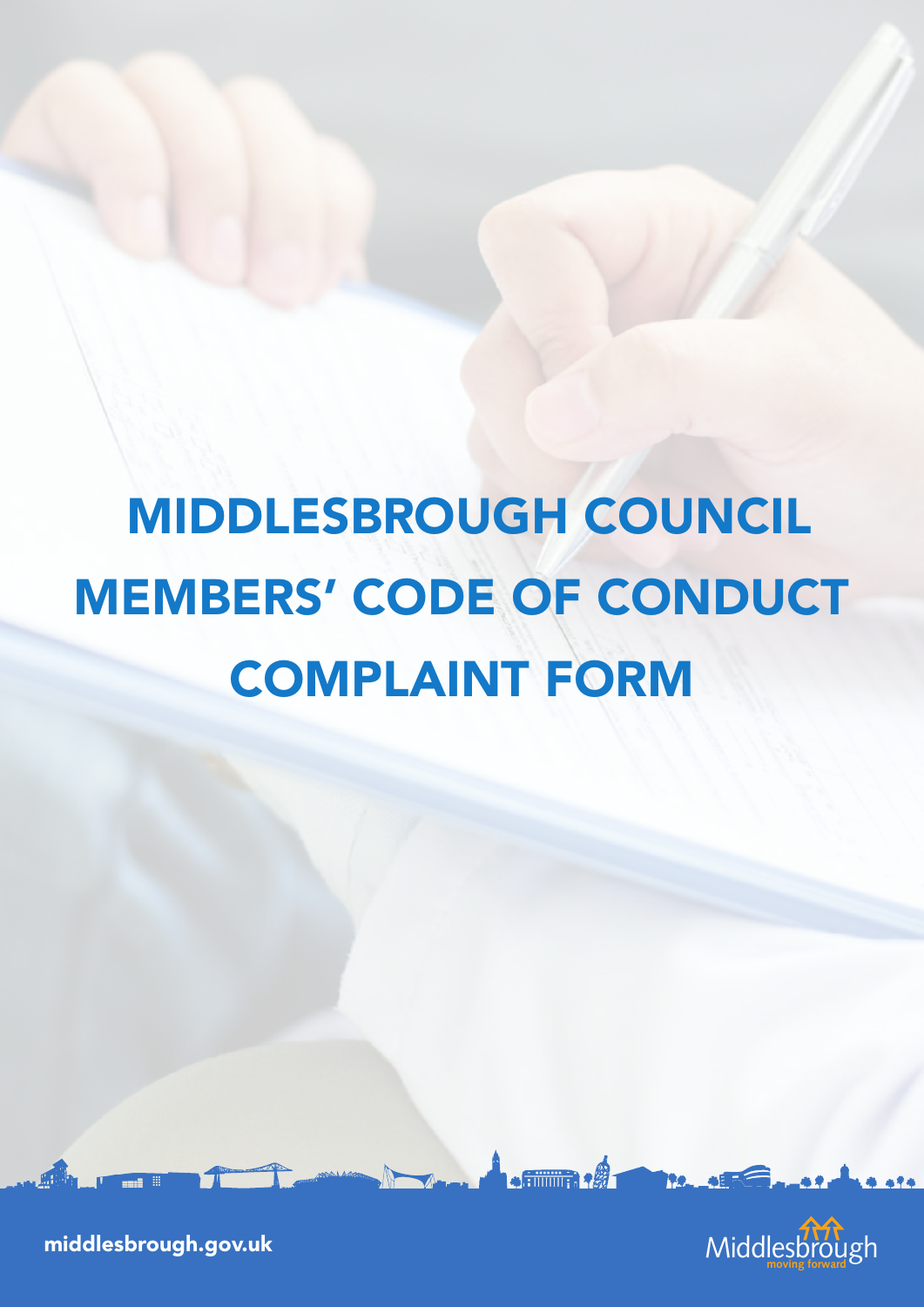Please use this form if you wish to make a complaint about the conduct of the Elected Mayor of Middlesbrough, a Member of Middlesbrough Council or a Member of one of the parish councils (Nunthorpe / Stainton &Thornton).

Under the arrangements for dealing with Members Code of Conduct complaints the Monitoring Officer can only consider complaints if they relate to the individual's behaviour whilst they are acting, or giving the impression that they are acting, in their official capacity. Complaints which appear to be against a Member acting in their private capacity or do not fall within the Members' Code of Conduct and will be rejected.

'Member' means an Elected Councillor as well as an appointed or co-opted Member or a Parish Councillor. The Code does not apply to Council employees.

Complaints against the Council or Council staff as a whole are outside of these procedures and should be progressed through the Councils 'Corporate Complaints' procedures.

## 1. YOUR DETAILS

Your address and contact details will not usually be released unless necessary or to deal with your complaint. However, we may tell the following people that you have made this complaint:

- The Member(s) you are complaining about
- The Monitoring Officer of the authority
- The Parish Clerk (if applicable)
- The Independent Person
- An appointed Investigating Officer

We will tell them your name and give them a summary of your complaint. If the complaint results in a hearing it is likely that your name and the content of your complaint will enter the public arena unless your complaint concerns issues of such sensitivity that this is not appropriate. If you have serious concerns about your name and details of your complaint being released, please complete section 3 of this form.

\* ★ インタイ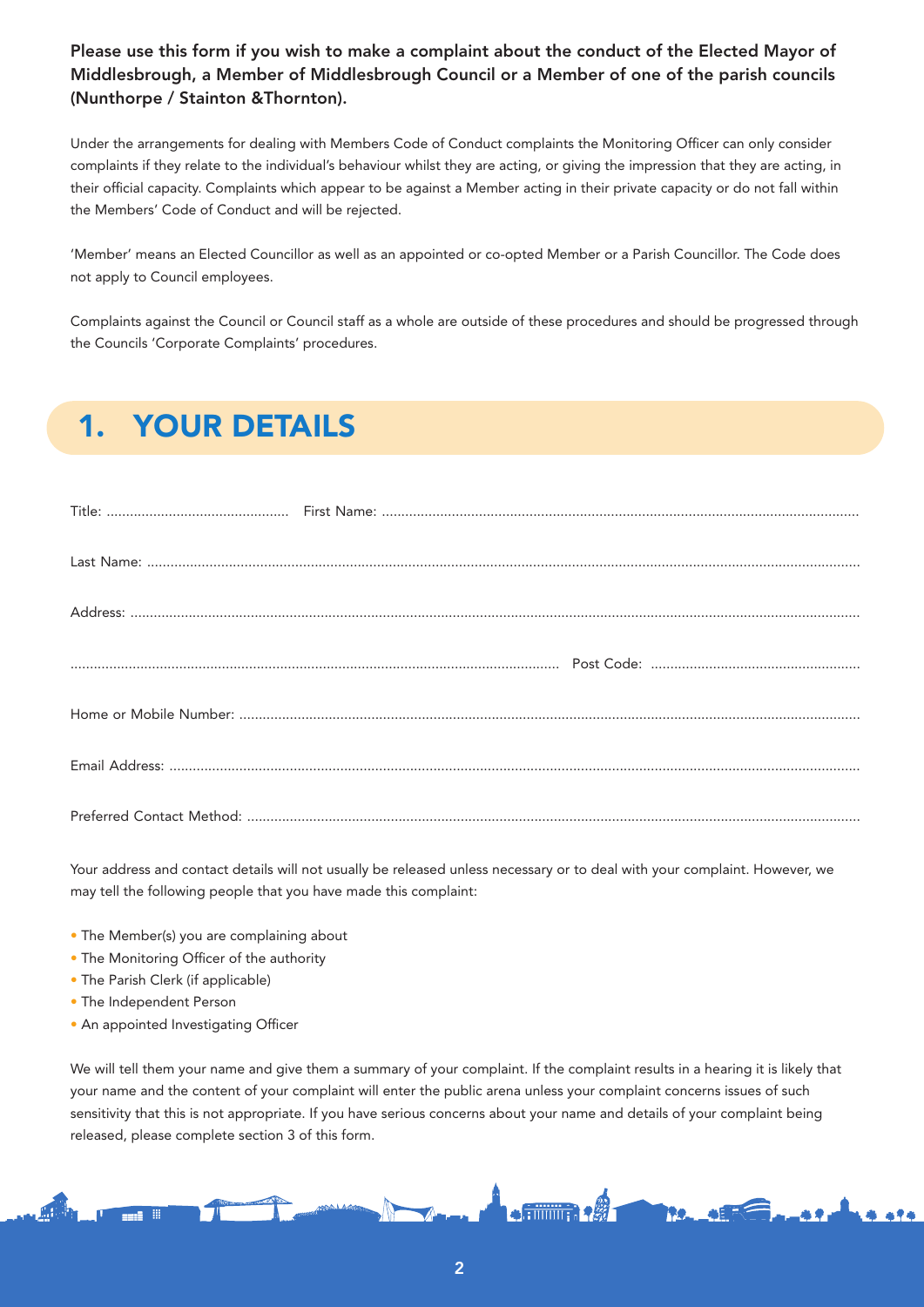## 2. YOUR COMPLAINT

### Who are you complaining about?

Please provide us with the name of the Member(s) you believe have failed to comply with the Code of Conduct and the name of their Council or authority.

| Title | First Name | Last Name | Middlesbrough Council or<br>Parish Council name |
|-------|------------|-----------|-------------------------------------------------|
|       |            |           |                                                 |
|       |            |           |                                                 |
|       |            |           |                                                 |

### Details of your complaint

Please  $\checkmark$  which of the following codes of conduct, in your opinion you believe that the above member(s) have contravened (more than one may apply):

- 1.  $\Box$  They have not treated others with civility and respect
- 2.  $\Box$  They have engaged in conduct which could be deemed to bully, harass or intimidate another person
- 3.  $\Box$  They have compromised the impartiality of anyone who works for, or on behalf of the Council
- 4. ☐ They have disclosed confidential/exempt information
- $5. \Box$  They have prevented someone getting information that they are entitled to by law
- 6. ☐ They have used or attempted to use their position improperly to the advantage or disadvantage of themselves or anyone else
- 7. □ They have misused Council resources
- 8.  $\Box$  Their conduct at meetings has been inappropriate or they have failed to declare an interest at a meeting or has shown bias/predetermination
- 9.  $\Box$  They have not attended relevant training for the position they hold
- 10. □ They have brought their role or the Local Authority into disrepute
- 11. □ They have given the impression that they have acted in an official capacity whilst using social media or communicating with the media, when they are actually acting in a personal capacity. Or the member has posted and/or shared or given the impression they have endorsed inappropriate material on social media.
- 12. □ They have shown disregard to advice from the Monitoring Officer or S151 Chief Finance Officer.

It is important that you provide all the information you wish to have taken into account by the Monitoring Officer when he/she decides whether to take any action on your complaint.

- Be specific, wherever possible, about exactly what you are alleging the Member said or did and explain how you think they have breached the Members' Code of Conduct
- Provide the dates of the alleged incidents. If you cannot provide exact dates give a general timeframe
- It is important that you attach copies of any documents, names and details of any witnesses and any other evidence you feel is relevant to your complaint as this may speed up the process.
- Explain how you think they have breached the Members' Code of Conduct Council

 $\epsilon$  finned  $\epsilon$  .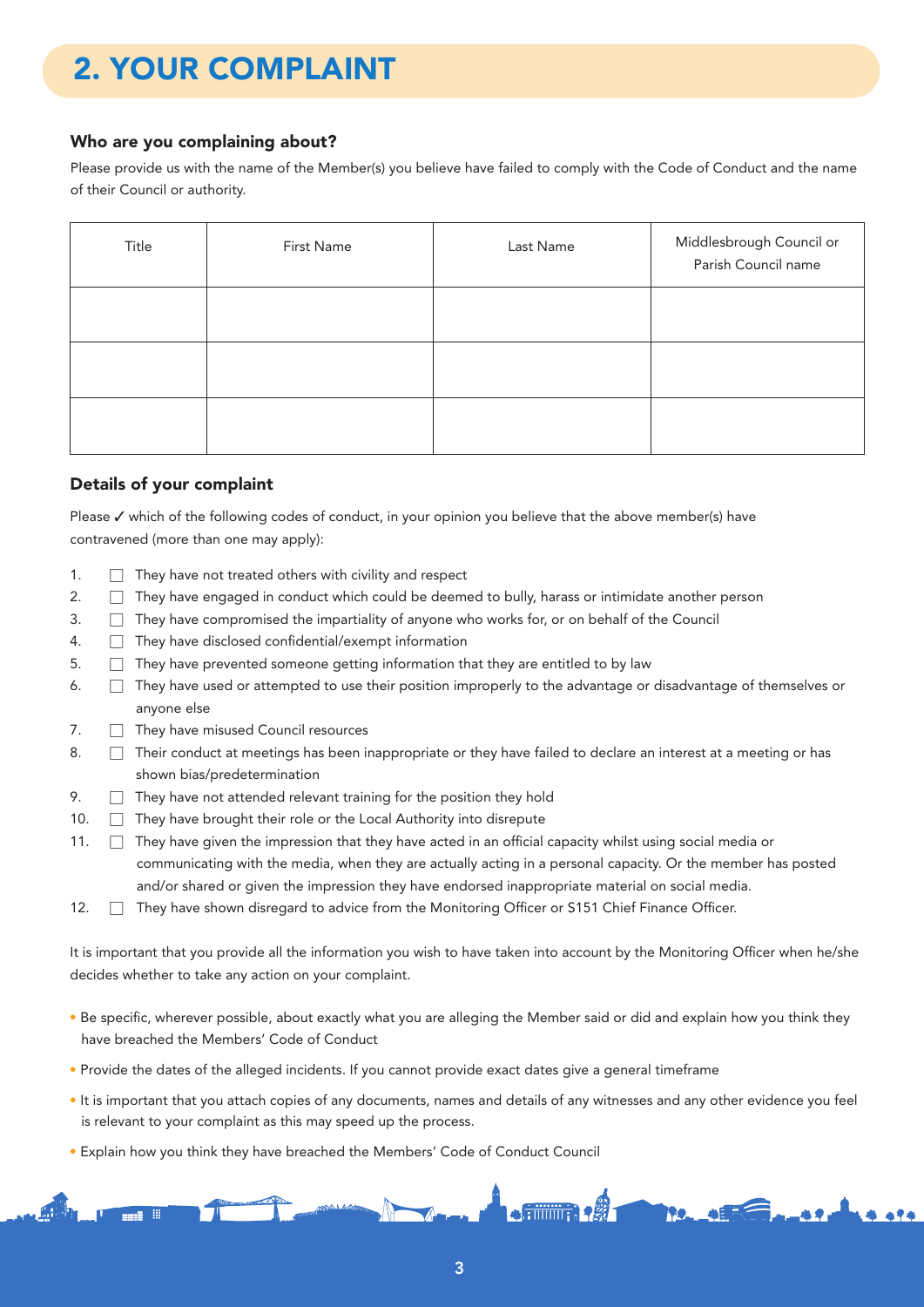| Complaint: |  |
|------------|--|
|------------|--|

*Please continue on a separate sheet if necessary.*

In the first instance the Monitoring Officer may decide that your complaint is best resolved informally. What type of action would satisfy you? For example, an apology from the Councillor concerned.

Action:

Only complete this next section if you are requesting that your identity is kept confidential.

In the interests of fairness and natural justice, generally Members who are complained about have a right to know who has made the complaint they have a right to be provided with a summary of the complaint.